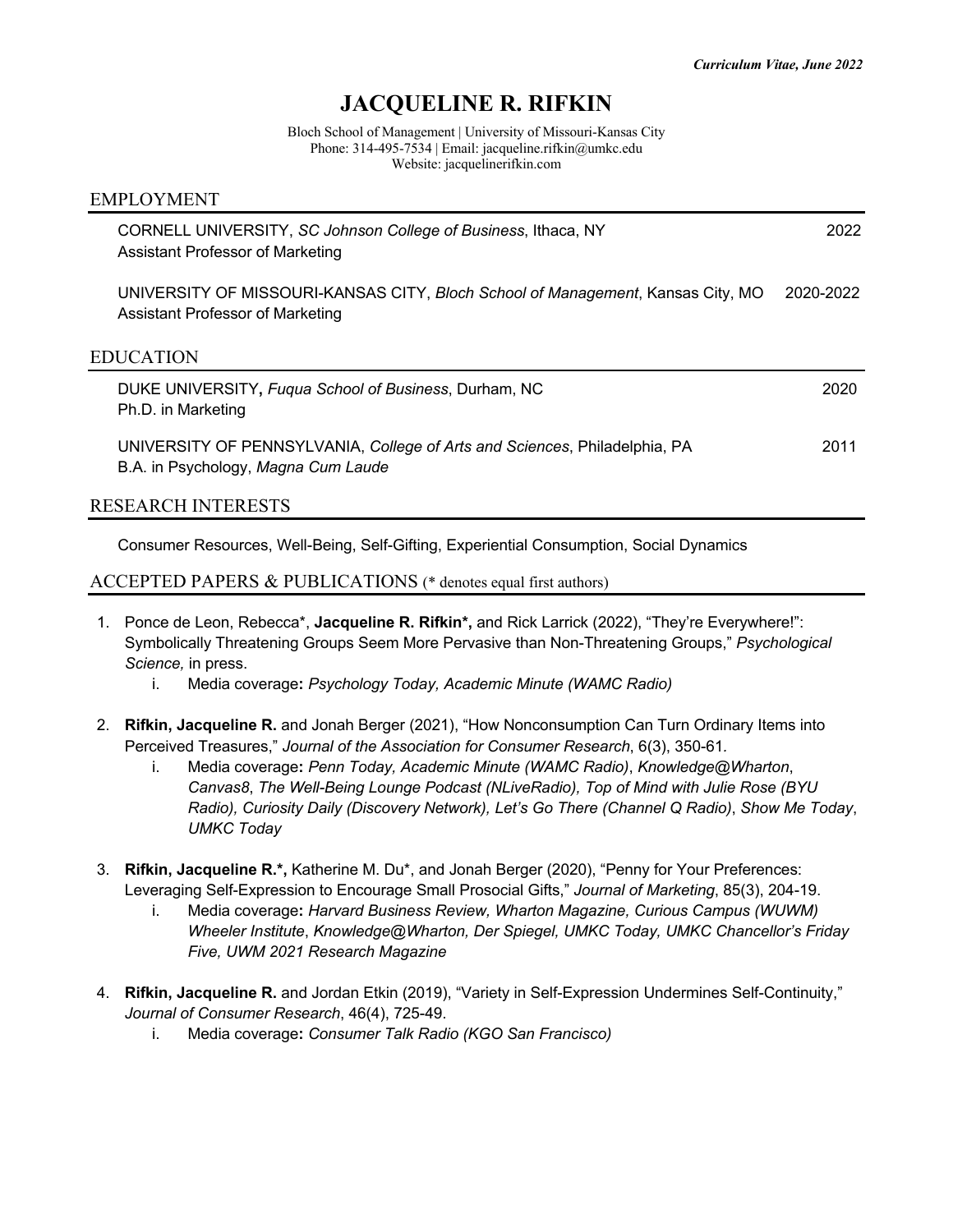## INVITED REVISIONS & UNDER REVIEW (\* denotes equal first authors)

- 5. **Rifkin, Jacqueline R**., Katherine M. Du, and Keisha M. Cutright, "The Preference for Spontaneity," under 2nd round review, *Journal of Consumer Research*.
- 6. **Rifkin, Jacqueline R.,** Kelley Gullo Wight, and Keisha M. Cutright, "No Bandwidth to Self-Gift: How Feeling Constrained Discourages Self-Gifting," under 2nd round review, *Journal of Consumer Research*.
- 7. **Rifkin, Jacqueline R.\*,** Grant E. Donnelly\*, and Siyuan Yin\*, "First Impression or Frequent Flyer? The Persuasive Effect of Customer Tenure Claims in Online WOM," under review.

## WORKING PAPERS (\* denotes equal first authors)

- 8. **Rifkin, Jacqueline R.,** Cindy Chan, and Barbara E. Kahn, "When Missing Out, What Do We Fear Missing Out On?," working paper.
	- i. Media coverage: *Friends After College (Podcast)*, *Wall Street Journal*, *Hidden Brain (NPR Podcast); Duke Magazine, Body and Soul (Swedish National Radio)*
- 9. **Rifkin, Jacqueline R.,** Cindy Chan, and Barbara E. Kahn, "When Keeping Up Feels Like Missing Out: Social Media-Induced FOMO Increases Consumers' Engagement Intentions," working paper.
- 10. **Rifkin, Jacqueline R.,** Francesca Valsesia, and Keisha M. Cutright, "'The Same Thing Happened to Me!': Exploring Divergent Outcomes of Experience Ubiquity," working paper.

## RESEARCH IN PROGRESS

"Durability of Life Experiences," with Anja Schanbacher and Nazli Gurdamar.

"Uncanny Communications: Minor Video-call Glitches Undermine Persuasion and Connection," with Melanie Brucks and Jeff Johnson.

"Self-Gifting Stigma," with Eesha Sharma and Rebecca Ponce de Leon.

"Consumer Responses to Supply Chain Disruptions," with Terry Zhang and Ruoou Li.

## NON-ACADEMIC PUBLICATIONS (\* denotes equal first authors)

- 1. Rifkin, Jacqueline R.\* and Rebecca Ponce de Leon\* (June 2022). People overestimate groups they find threatening – when 'sizing up' others, bias sneaks in. *The Conversation*
	- i. Republished in *Yahoo News*
- 2. Rifkin, Jacqueline R. (Sept 2021). Psychological 'specialness spirals' can make ordinary items feel like treasures – and may explain how clutter accumulates. *The Conversation.*
	- i. Republished in *The Boston Globe, CNN Health*
	- ii. Garnered over 100,000 views in 1 month
- 3. Rifkin, Jacqueline R.\* and Katherine M. Du\* (July 2021). Boost donations by harnessing the power of selfexpression. *Advancing Philanthropy.*
- 4. Rifkin, Jacqueline R. (August 2020). Raising money by requesting a "penny for your preferences." *UMKC Bloch Idea Bar.*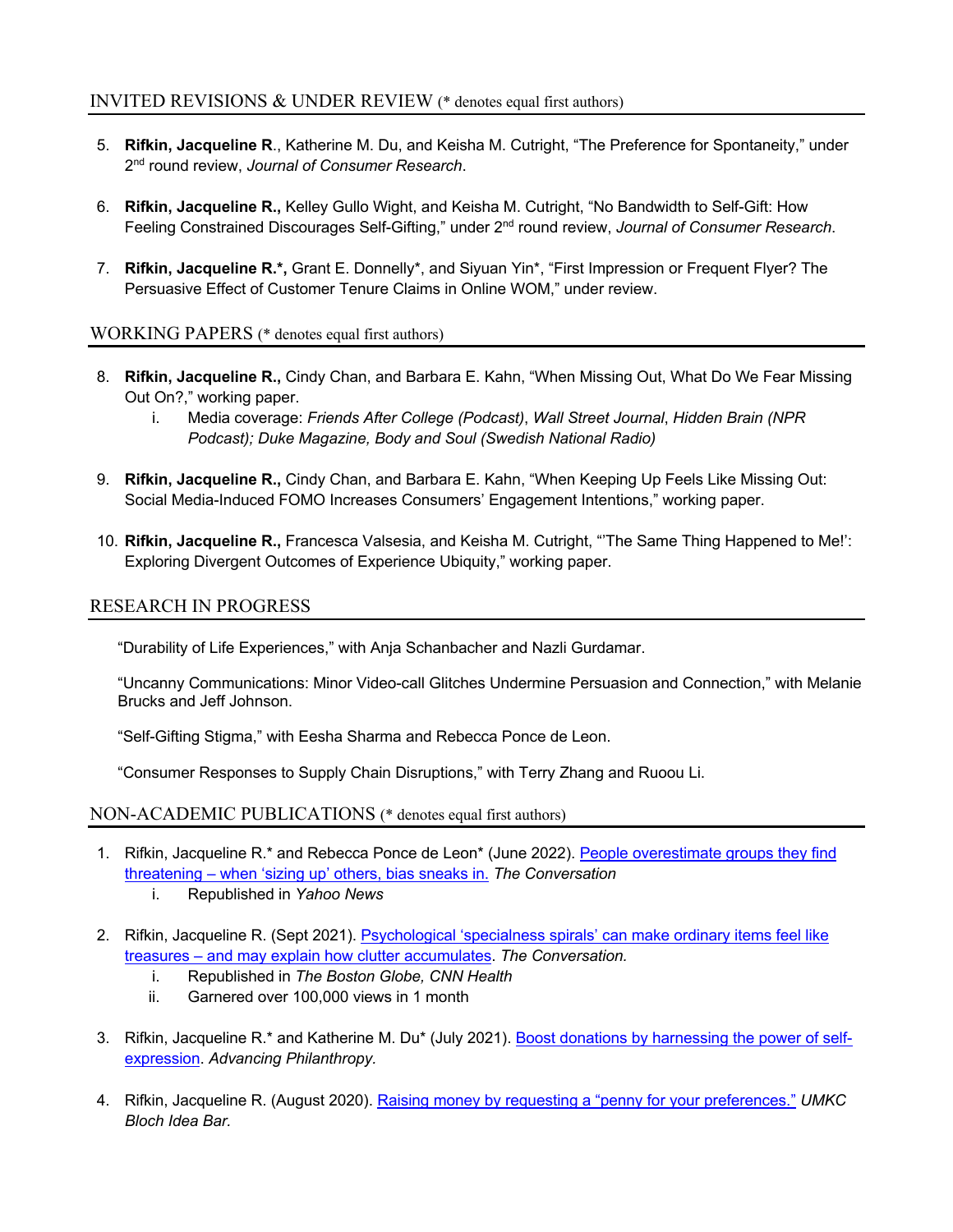#### HONORS & AWARDS

- 2022 *Best Talk Award*, Society for Consumer Psychology Conference (Interpersonal Relations & Group Processes Track)
- 2021 *Early Career Faculty Award*, University of Missouri-Kansas City Emeritus College
- 2019 *Best Symposium Presentation Award*, Carolina Research in Social and Personality Psychology **Conference**
- 2019 Principal Investigator, Time-Sharing Experiments for the Social Sciences (TESS) Data Collection Grant, with Keisha Cutright and James Bettman
- 2017 *Student Paper Award*, SPSP Judgment and Decision-Making Preconference
- 2017 *Runner-Up,* SPSP Graduate Student Poster Award
- 2016 Principal Investigator, Marketing Science Institute (MSI) "Customer Experience Initiative" Research Grant (\$10,000), with Cindy Chan and Barbara Kahn
- 2015 *Selected Participant*, PhD Summer School and Meaning & Purpose Conference, Arison School of Business (IDC), Herzliya, Israel
- 2013 *Selected Participant*, IDDEAS (Intro. to Diversity in Doctoral Education & Scholarship) Conference, Wharton School of Business (Univ. of Pennsylvania), Philadelphia, PA

#### INVITED TALKS

2022 University of Missouri-Kansas City Emeritus College Cornell University Drexel University

2021 Northeastern University

ACR Knowledge Forum: Making Mental Well-Being A Marketing Research Priority (featured panelist) The Ohio State University

2019 Brands and Brand Relationships Conference

University of Connecticut

University of New Hampshire

University of Missouri-Kansas City

#### TEACHING EXPERIENCE

2021 – 2022 Marketing Management (core, *PMBA Program*) University of Missouri-Kansas City, Bloch School of Management

## CONSULTING EXPERIENCE

2021 – Present *Expert Consultant*, consumer legal protections cases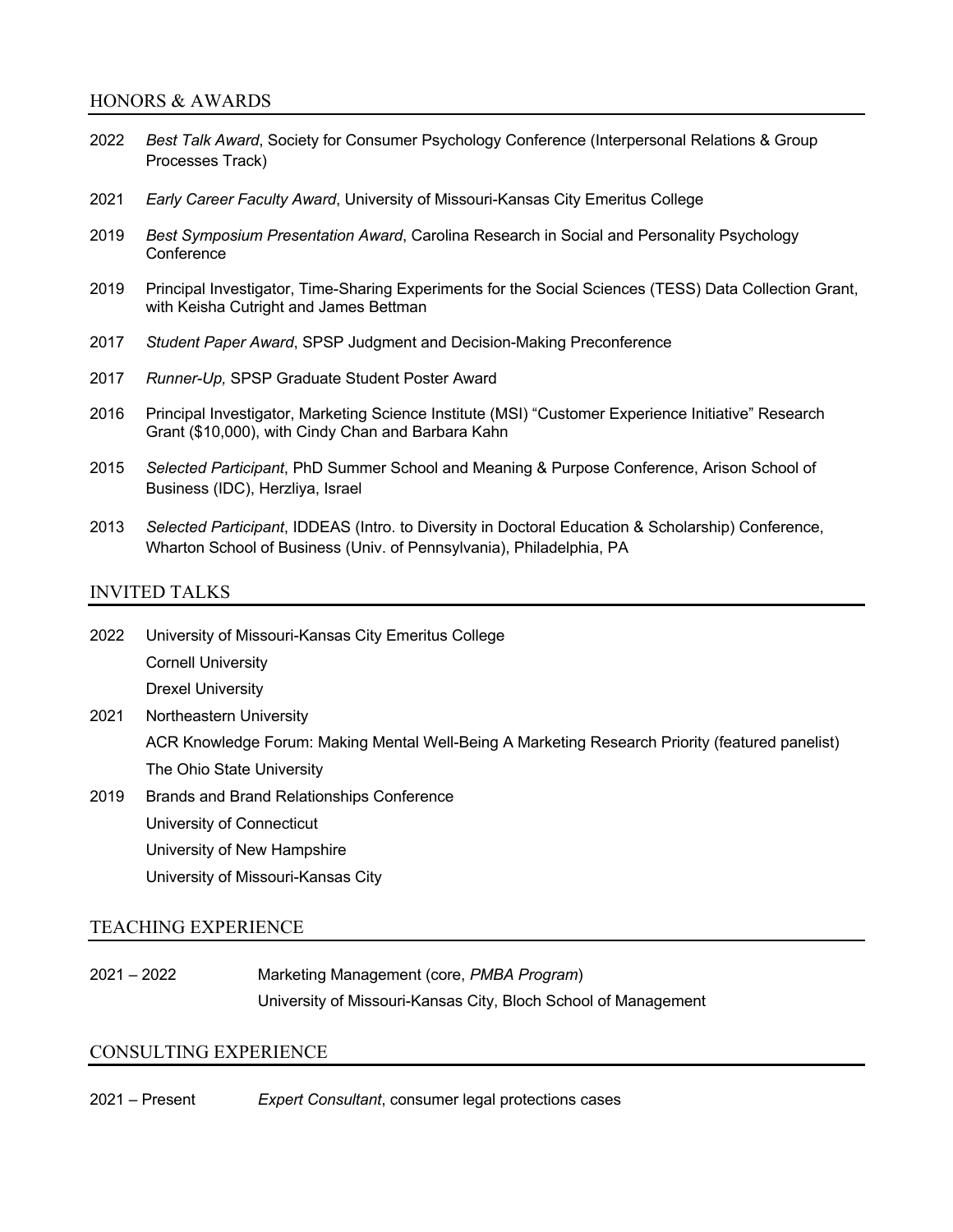- Melanie Brucks\*, Jacqueline R. Rifkin, and Jeff Johnson (2022, October). "Uncanny Communications: Minor Video-call Glitches Undermine Persuasion and Connection," Paper presented at the *Association for Consumer Research*, Denver, CO.
- Jacqueline R. Rifkin\*, Kelley Gullo Wight, and Keisha M. Cutright (2022, June). "No Bandwidth to Self-Gift: How Feeling Constrained Discourages Self-Gifting," Paper presented at the *Business for Social Good (BIBSG) Conference,* Vancouver, BC, Canada.
- Jacqueline R. Rifkin\*, Francesca Valsesia, and Keisha M. Cutright (2022, March). "'The Same Thing Happened to Me': Exploring Divergent Outcomes of Brand Experience Ubiquity," Paper presented at the *Society for Consumer Psychology*, Nashville, TN (virtual).
	- Winner of Best Talk Award (Interpersonal Relations & Group Processes Track)
- Jacqueline R. Rifkin\*, Kelley Gullo Wight, and Keisha M. Cutright (2022, March). "No Bandwidth to Self-Gift: How Feeling Constrained Discourages Self-Gifting," Paper presented at the *Society for Consumer Psychology*, Nashville, TN (virtual).
- Jacqueline R. Rifkin\*, Katherine M. Du, and Keisha M. Cutright (2021, October). "The Preference for Spontaneity," Paper presented at the *Association for Consumer Research*, Seattle, WA (virtual).
- Jacqueline R. Rifkin\*, Kelley Gullo Wight, and Keisha M. Cutright (2021, October). "No Bandwidth to Self-Gift: How Feeling Constrained Discourages Self-Gifting," Paper presented at the *Association for Consumer Research*, Seattle, WA (virtual).
- Jacqueline Rifkin\*, Cindy Chan, and Barbara Kahn (2020, October). "The Role of Social Media-Induced FOMO in Strengthening Brand Communities," Paper presented at the *Association for Consumer Research*, online.
- Jacqueline Rifkin, Cindy Chan\*, and Barbara Kahn (2020, March). "Wish You Were Here? How Seeing Social Media Photos of Brand Community Events Impacts Consumers' Brand Intentions," Paper presented at the *Society for Consumer Psychology*, Huntington Beach, CA.
- Rebecca Ponce de Leon\*, Jacqueline Rifkin, and Rick Larrick (2020, February). "The Outnumbered Bias: Catastrophizing Minority Presence," Paper presented at the *Society for Personality and Social Psychology*, New Orleans, LA.
- Jacqueline Rifkin, Cindy Chan, and Barbara Kahn\* (2019, December). "Wish You Were Here? How Seeing Social Media Photos of Brand Community Events Impacts Consumers' Brand Intentions," Paper presented at the *Journal of Consumer Research Future-of-Brands Conference*, New York, NY.
- Jacqueline Rifkin\*, Cindy Chan, and Barbara Kahn (2019, October). "Wish You Were Here? How Seeing Social Media Photos of Brand Community Events Impacts Consumers' Brand Intentions," Paper presented at the *Association for Consumer Research*, Atlanta, GA.
- Jacqueline Rifkin, Cindy Chan, and Barbara Kahn\* (2019, July). "The Effects of FOMO-Inducing Social Media Content on Consumer-Brand Relationships," Paper presented at the *Consumer Behavior Special Interests Group (CBSIG) Conference*, Bern, Switzerland.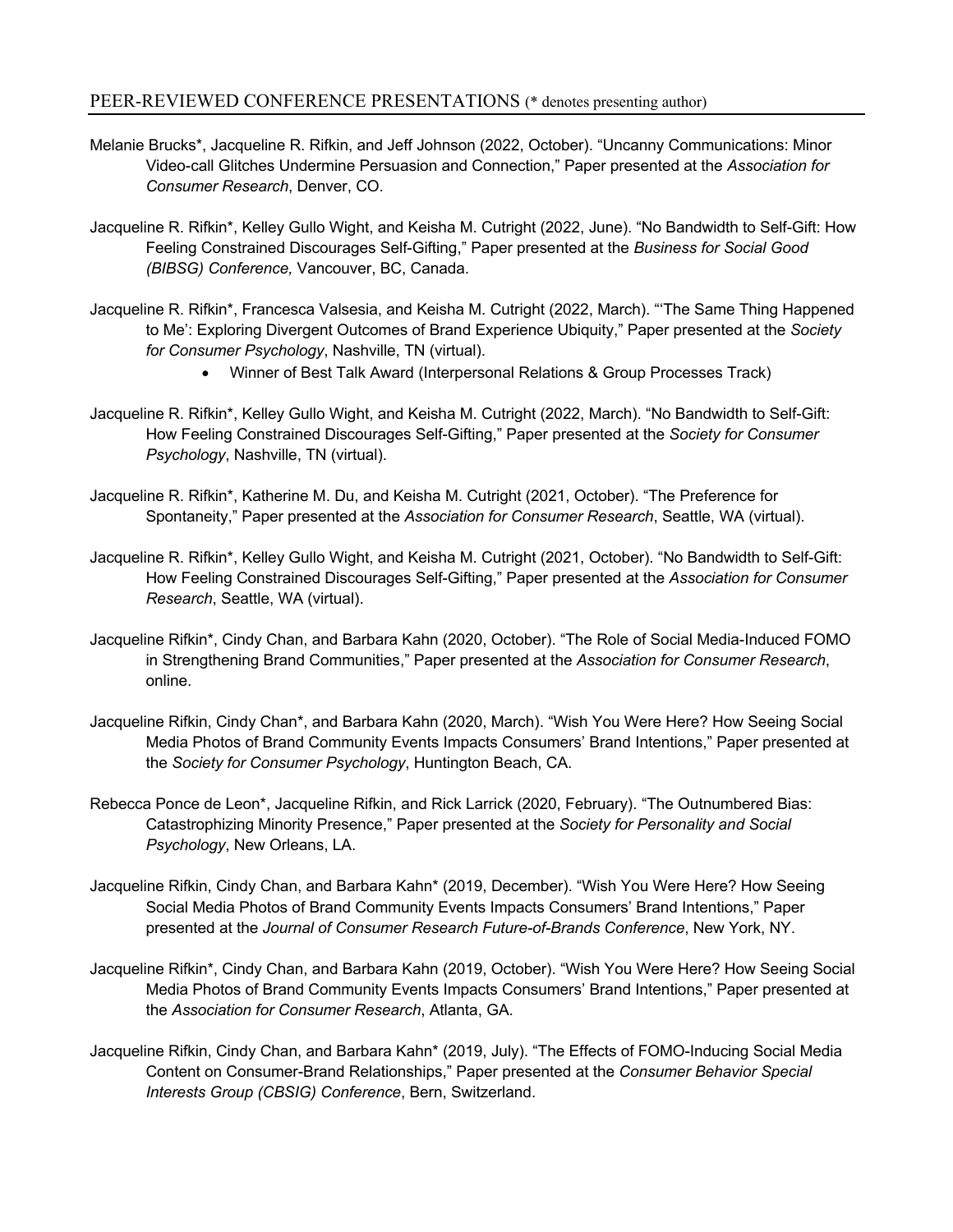- Jacqueline Rifkin, Cindy Chan\*, and Barbara Kahn (2019, June). "FOMO: How the Fear of Missing Out Leads to Missing Out," Paper presented at the *ISMS Marketing Science Conference*, Rome, Italy.
- Jacqueline Rifkin\*, Kelley Gullo, and Keisha Cutright (2019, April). "Time to Stop and Smell the Roses: How Time Perceptions Shape Self-Gifting Attitudes," Paper presented at *Carolina Research in Social and Personality Psychology Conference*, Durham, NC.
	- Winner of Best Symposium Talk Award
- Jacqueline Rifkin\* and Keisha Cutright (2018, October). "Understanding Consumers' Experiences of Busyness and Idleness," Paper presented at the *Association for Consumer Research*, Dallas, TX
- Jacqueline Rifkin\*, Katherine Crain, and Jonah Berger (2018, October). "Penny for Your Preferences: Leveraging Self-Expression to Increase Prosocial Giving," Paper presented at the *Association for Consumer Research*, Dallas, TX
- Jacqueline Rifkin, Katherine Crain\*, and Jonah Berger (2018, February). "Penny for Your Preferences: Leveraging Self-Expression to Increase Prosocial Giving," Paper presented at the *Society for Consumer Psychology*, Dallas, TX
- Jacqueline Rifkin\*, Cindy Chan, and Barbara Kahn (2018, February). "The Effects of FOMO-Inducing Social Media Content on Consumer-Brand Relationships," Paper presented at the *Society for Consumer Psychology*, Dallas, TX
- Jacqueline Rifkin\* and Jordan Etkin (2017, October). "How Variety in Self-Expression Undermines Self-Continuity," Paper presented at the *Association for Consumer Research*, San Diego, CA.
- Jacqueline Rifkin\* and Jordan Etkin (2017, February). "How Variety in Self-Expression Undermines Self-Continuity," Paper presented at the *Society for Consumer Psychology*, San Francisco, CA.
- Jacqueline Rifkin\*, Cindy Chan, and Barbara Kahn (2017, January). "FOMO: How the Fear of Missing Out Leads to Missing Out," Poster and data blitz presented at the *Society for Personality and Social Psychology Judgment and Decision-Making Preconference*, San Antonio, TX.
	- Winner of Student Paper Award
- Jacqueline Rifkin\*, Cindy Chan, and Barbara Kahn (2017, January). "FOMO: How the Fear of Missing Out Leads to Missing Out," Poster presented at the *Society for Personality and Social Psychology*, San Antonio, TX.
	- Runner-Up for SPSP Graduate Student Poster Award
- Jacqueline Rifkin\* and Jonah Berger (2016, October). "How Everyday Items Become Treasures," Paper presented at the *Association for Consumer Research*, Berlin, Germany.
- Jacqueline Rifkin\* and Katherine Crain\* (2016, April). "Can Your Preference for Puppies Over Kittens Change How Much You Tip?" Paper presented at *GradX*, Durham, NC.
- Jacqueline Rifkin\* and Jordan Etkin (2016, February). "The Trouble with Trying It All: When Variety Decreases Future-Self Connectedness," Paper presented at the *Society for Consumer Psychology*, St. Petersburg, FL.
- Jacqueline Rifkin\*, Cindy Chan, and Barbara Kahn (2016, February). "FOMO: How the Fear of Missing Out Leads to Missing Out," Paper presented at the *Society for Consumer Psychology*, St. Petersburg, FL.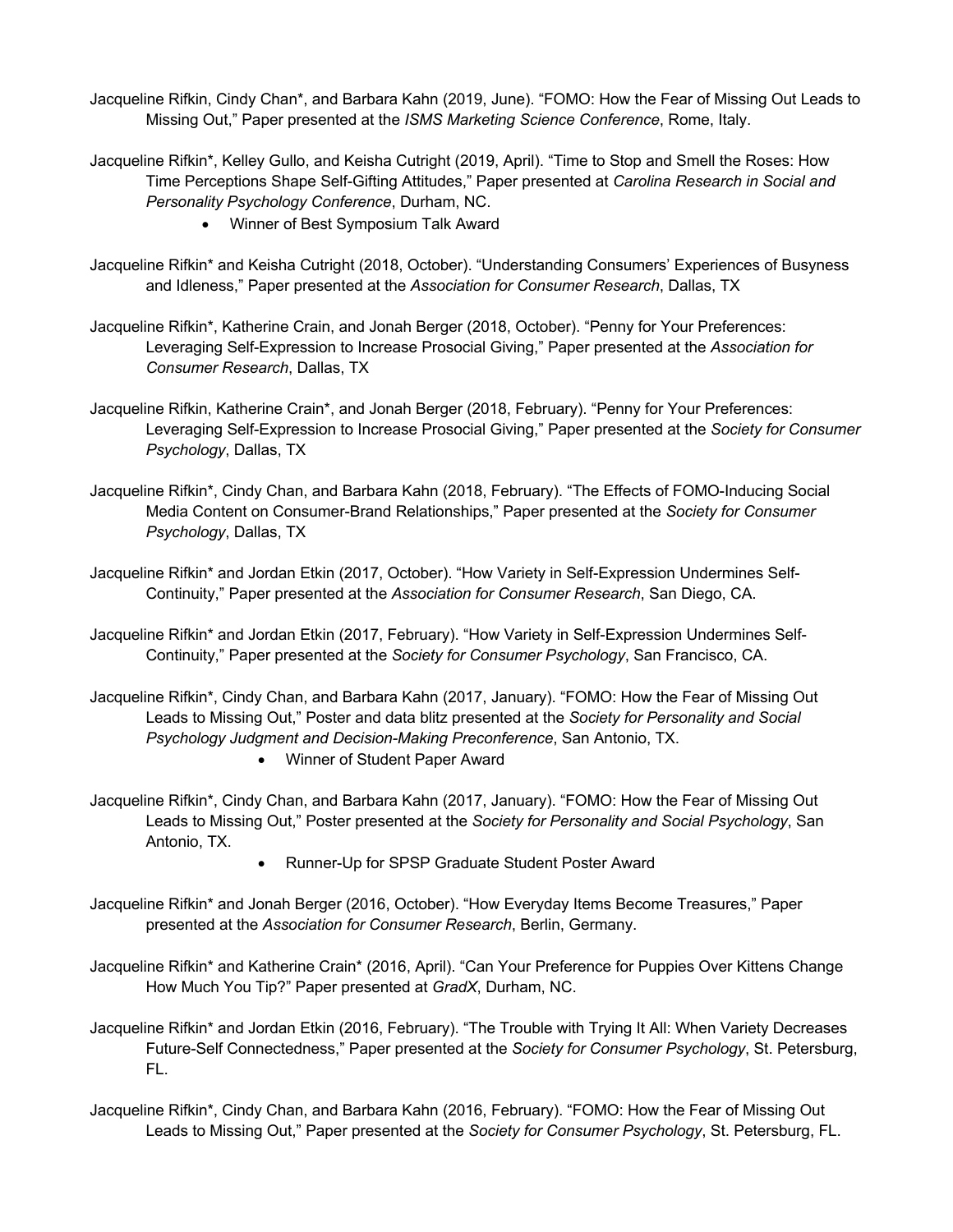- Jacqueline Rifkin\*, Cindy Chan, and Barbara Kahn (2015, October). "FOMO: How the Fear of Missing Out Leads to Missing Out," Paper presented at the *Association for Consumer Research*, New Orleans, LA.
- Jacqueline Rifkin\*, Cindy Chan, and Barbara Kahn (2015, April). "FOMO: How the Fear of Missing Out Leads to Missing Out," Paper presented at *Carolina Research in Social Psychology Conference*, Durham, NC.

### CHAIRED CONFERENCE SYMPOSIA

- Rifkin, Jacqueline and Kelley Gullo Wight (2021, October). "Treat Yourself (but Not Myself): Unearthing Discrepant Beliefs about Self-Care, Leisure, and Self-Gifting," *Association for Consumer Research,* Seattle, WA (virtual).
- Rifkin, Jacqueline (2018, October). "Can Money (and Time) Buy Happiness? A Resource Approach to Understanding Happiness," *Association for Consumer Research,* Dallas, TX.
- Gullo, Kelley and Jacqueline Rifkin (2017, October). "Me, Myself, and My Variety: Exploring the Relationship Between Variety and the Self," *Association for Consumer Research,* San Diego, CA.
- Gullo, Kelley and Jacqueline Rifkin (2017, February). "360 Degrees of Variety: The Dynamic Relationship of Variety Preference and Perceptions," *Society for Consumer Psychology,* San Francisco, CA.
- Rifkin, Jacqueline (2016, October). "Nonconsumption," *Association for Consumer Research,* Berlin, Germany.
- Rifkin, Jacqueline (2016, February). "The Potential Pitfalls of Experiential Consumption," *Society for Consumer Psychology,* St. Petersburg, FL.
- Rifkin, Jacqueline (2016, February). "Flashing Forward: Antecedents and Consequences of Future-Self Connectedness," *Society for Consumer Psychology,* St. Petersburg, FL.

#### SERVICE

*Conference Program Committee,* Society for Consumer Psychology, 2022 *Search Committee*, UMKC, Marketing and Supply Chain Management department, 2022 *Ad-Hoc Reviewer*, Journal of Consumer Behaviour, 2021 - present Journal of Marketing, 2020 - present

Journal of Marketing Research, 2020 - present

*Co-Founder,* Fuqua's Society to Advance Gender Equality (STAGE), 2018 - 2020

*Co-Organizer*, Carolina Research in Social & Personality Psychology Conference (CRISPP), 2017

*Ad-Hoc Reviewer,* Association of Consumer Research, Society for Consumer Psychology

*Student Coordinator*, Duke University, Marketing PhD Admit Day (Recruiting), 2017

#### PROFESSIONAL AFFILIATIONS

Association for Consumer Research (ACR) Society for Consumer Psychology (SCP) Society for Personality and Social Psychology (SPSP)